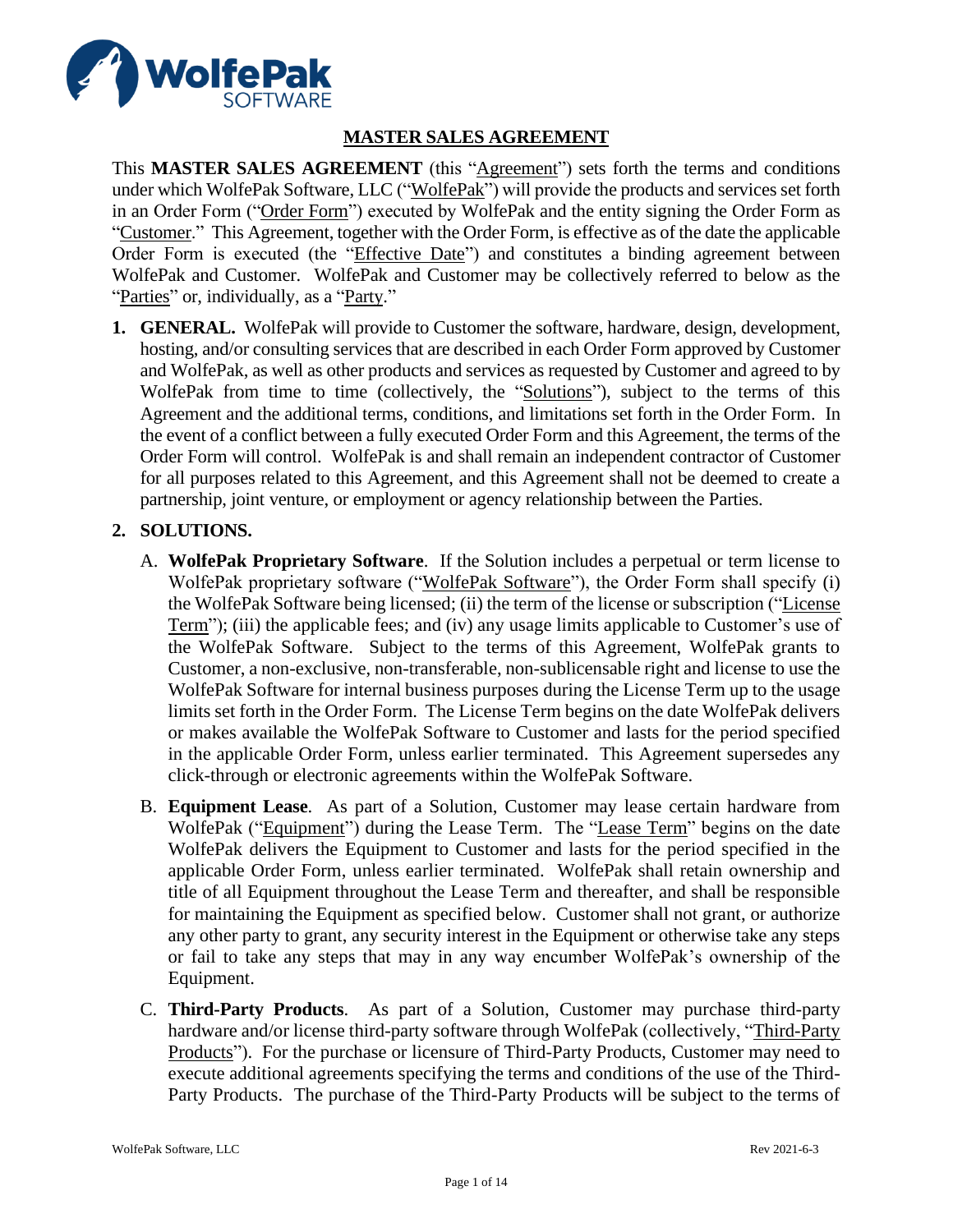

this Agreement, the Order Form, and any such additional agreements.

- D. **Maintenance and Support**. Subject to Customer's payment of the fees set forth in the applicable Order Form(s), WolfePak will provide the following maintenance and support services ("Maintenance & Support"): (i) telephone support Monday to Friday, 8:00am to 5:00pm Central for answering questions regarding operation of the Equipment or WolfePak Software and responding to maintenance requests; (ii) telephone emergency support for responding to maintenance requests outside the normal business hours consisting of an answering or message service, 24x7, 365 days a year at (844) 412-HELP (4357); and (iii) updates, patches, bug fixes, corrections, revisions upgrades, enhancements, modifications, improvements, releases, and new versions or models thereto, that are provided by WolfePak to other WolfePak customers. Support tickets may be submitted to WolfePak via [support@wolfepak.com,](mailto:support@wolfepak.com) or calling Customer's WolfePak sales contact. Upon notification of any bug or error in the operation of the WolfePak Software, WolfePak shall take reasonable steps to modify the WolfePak Software to promptly remove reported bugs or errors that are material to operation or intended performance of the WolfePak Software. For term licenses and subscriptions, Maintenance & Support will be provided at no additional charge. For perpetual licenses, WolfePak will provide Maintenance & Support for the period set forth in the Order Form (the "Maintenance & Support Term"), subject to payment of the annual fee for Maintenance & Support ("Annual Maintenance & Support Fee"). Unless otherwise set forth in the Order Form, the Maintenance & Support Term will automatically renew for additional one-year terms unless either Party provides written notice of nonrenewal at least 30 days prior to the end of the then-current Maintenance & Support Term.
- E. **Service Availability**. If the Solution includes WolfePak providing access to the WolfePak Software, either by hosting the WolfePak Software for Customer or by providing the WolfePak Software as a SaaS subscription, subject to Customer's payment of the applicable annual fee, WolfePak will use commercially reasonable efforts to maintain access to the WolfePak Software 24 hours per day, 7 days a week. WolfePak represents that access to the WolfePak Software for Customer will be maintained at an availability standard of 99.95% as measured over the course of a calendar month, excluding standard exceptions ("Availability"). Standard exceptions to the Availability standard include scheduled maintenance (conducted after business hours, typically between 6:00 pm Friday and 6:00 am Monday), maintenance downtime to resolve extraordinary technical problems with the WolfePak Software or the host operating environment, force majeure (including state or federally declared natural disasters in WolfePak's physical locations), or technical difficulties attributable to any non-WolfePak computer hardware, or technical difficulties attributable to Customer's interface with the WolfePak Software unless such technical difficulties are the direct fault of WolfePak. WolfePak is not liable for any loss of data or interruption to work during scheduled or emergency maintenance periods. In the event that the service availability in a calendar month falls below the Availability standard, Customer shall be entitled to a credit against future fees equal to ten percent (10%) of that portion of the annual fee corresponding to the impacted product and the month in which such failure occurred. Customer must submit a request for credit t[o support@wolfepak.com](mailto:support@wolfepak.com) within thirty (30) days from the end of the month in which such failure occurred. Should WolfePak fail to meet the Availability standard for 3 consecutive months, Customer may terminate this Agreement or the applicable Order Form by providing written notice of such termination and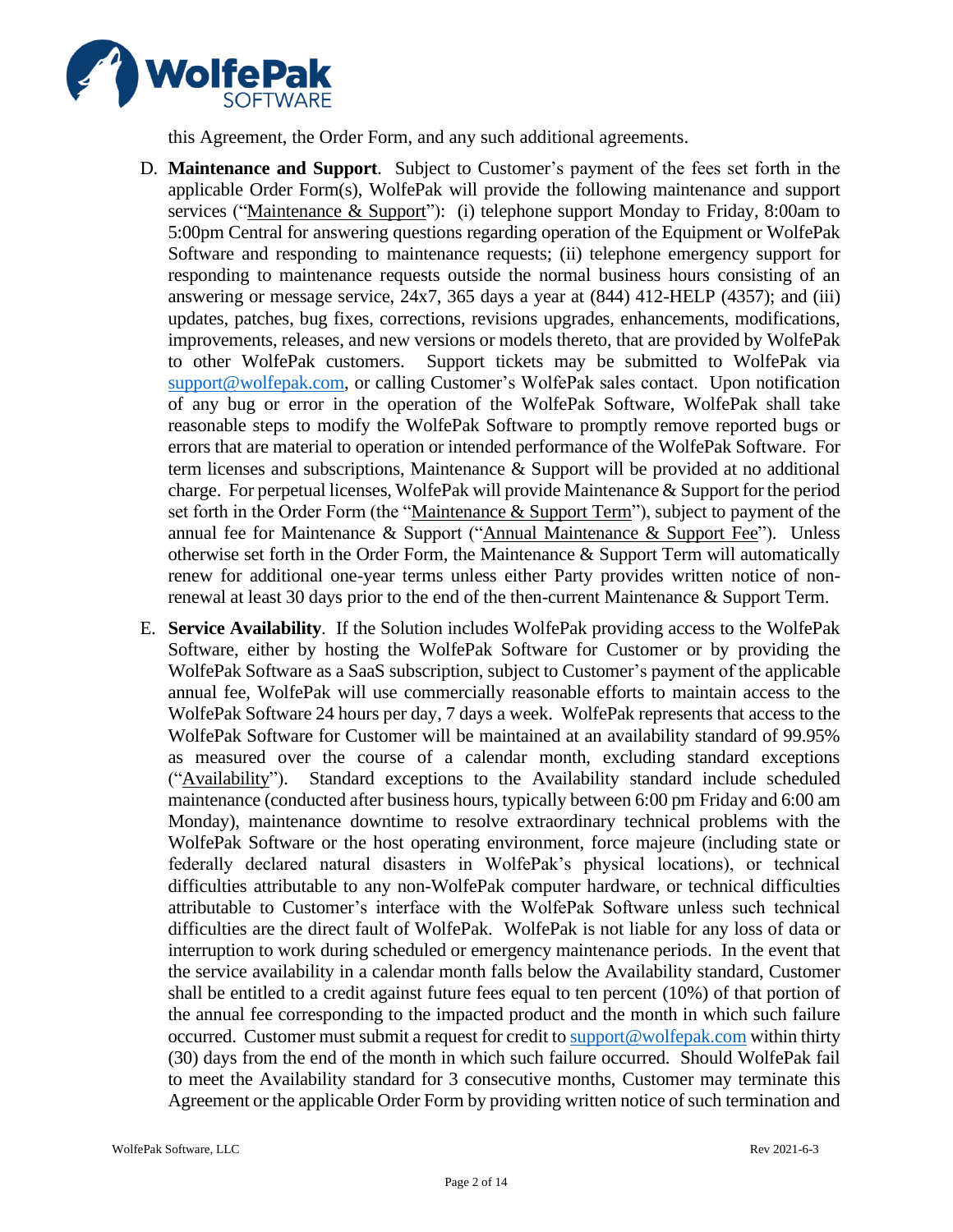

receive a refund of the unused portion of any prepaid hosting or SaaS fees. The foregoing shall be Customer's sole remedy and WolfePak's sole liability for breach of the performance standards set forth in this Section.

- F. **Services.** As part of a Solution, Customer may also request, and WolfePak will provide, training, enablement and/or other services described in an Order Form ("Services"). WolfePak will perform all Services in a lawful, professional manner, and in accordance with each applicable Order Form. Services will be provided within the time reasonably necessary for the completion thereof in the ordinary course of business, and in substantial conformity with any schedule incorporated in the Order Form or otherwise agreed in writing by the Parties. Unless otherwise set forth in the Order Form, all Services will be rendered on a time and materials basis. WolfePak will not exceed the total time purchased without prior written approval from Customer. In addition to any particular items listed in an applicable Order Form, Customer agrees to provide reasonable cooperation and information as necessary to permit WolfePak to perform the Services. Customer will reimburse WolfePak for preapproved travel and expenses (at cost) incurred in connection with the Services.
- G. **Changes to Scope of Solutions.** Changes to the Solutions covered by an Order Form shall be memorialized in a writing signed by both Parties and WolfePak will not be obligated to commence or continue work in connection with or affected by any changes until the additional fees and/or impact on the schedule for the project is agreed to by the Parties in writing. If extra work is required of WolfePak because of conditions that could not have been reasonably anticipated by WolfePak, or because Customer's existing hardware or software are not sufficient without upgrades, additions, or modifications, WolfePak will give Customer written notice thereof prior to performing the extra work or implementing such upgrades, additions, or modifications, and will, upon request, provide an estimate for the work. Except as otherwise agreed, such work will be at WolfePak's standard hourly rates.

# **3. CUSTOMER OBLIGATIONS**.

A. **Customer Responsibilities**. Customer will perform those tasks and assume those responsibilities specified in this Agreement and each applicable Order Form. Customer acknowledges that the success of the Solution depends on Customer's timely and effective satisfaction of its responsibilities, as well as timely responses from Customer to requests for information, decisions, testing, and approvals. WolfePak will rely on the decisions and approvals of Customer in connection with WolfePak's performance under this Agreement. Customer is responsible for abiding to the project timeline as determined during the envisioning phase or project kick off. Should the Customer's delay alter this timeline, then WolfePak has the right to change the timeline to match WolfePak resource availability, bill Customer for services that would have been rendered during the original agreed timeline or bill Customer for unrealized hours associated with Customer delays. Customer is responsible for notifying WolfePak of any security or availability related issues with systems managed by WolfePak. Customer is responsible for notifying WolfePak in the event that suspicious activity or a breach is identified within any system that WolfePak has access to. WolfePak shall not be responsible for the failure of Customer to comply with environmental and site requirements, denial or hindrance of access to the installation, failure or unavailability of third party materials necessary for WolfePak to perform hereunder, unforeseen or concealed conditions, use by Customer of its existing hardware which fails to comply with the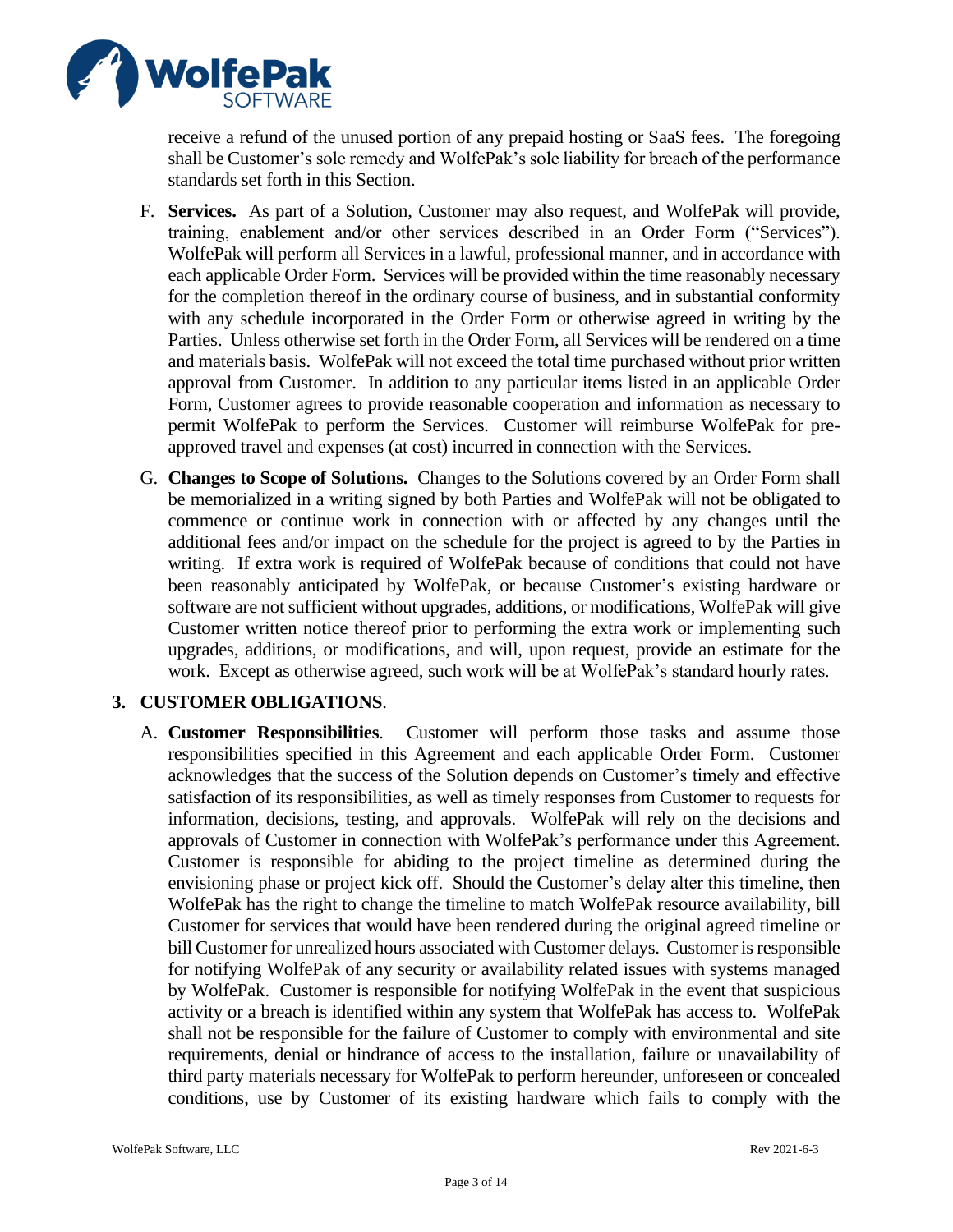

published specifications of the applicable manufacturer, or fire or theft of materials, equipment or tools.

- B. **Authorized Users**. If the Order Form contains a user limitation, Customer shall provide WolfePak with an initial list of all users authorized to use the Equipment or access the WolfePak Software ("Authorized Users"). WolfePak shall create a user account for each Authorized User and coordinate with Customer in establishing the rights and permissions for each Authorized User. Customer is responsible for notifying WolfePak in the event that an Authorized User's access needs to be removed. Authorized User accounts shall be used solely by the individual associated with such account. If Customer requires additional or changes to Authorized Users, Customer shall notify WolfePak in writing with the information required for each new or changed Authorized User. The addition of new Authorized Users may be subject to additional fees and charges.
- C. **Restrictions on Use**. Except as otherwise expressly provided in this Agreement, Customer shall not (and shall not permit any third party to): (a) sublicense, sell, resell, transfer, assign, distribute, share, lease, make any external commercial use of, or outsource the WolfePak Software, or use the WolfePak Software on a timeshare or service bureau basis, in an application service provider, or in a managed service provider environment; (b) copy the WolfePak Software onto any public or distributed network, except for secure cloud computing environments; (c) cause the decompiling, disassembly, or reverse engineering of any portion of the WolfePak Software, or attempt to discover any source code or other operational mechanisms of the WolfePak Software; (d) modify, adapt, translate or create derivative works based on any part of the WolfePak Software; (e) modify any proprietary rights notices that appear in the WolfePak Software or components thereof; or (f) use the WolfePak Software in violation of any applicable laws or regulations.
- D. **Acceptance**. Upon receipt of notice from WolfePak that a Solution is ready for testing, Customer will perform acceptance testing to confirm conformity with its applicable Order Form. Customer will notify WolfePak of non-conformities within 30 days of receipt of notice or other time period specified in the applicable Order Form ("Acceptance Testing Period"). Such notice will be in writing, and will provide information regarding such nonconformity, including documentation reasonably requested by WolfePak to evaluate and correct such non-conformity. WolfePak will correct such non-conformities within 7 days of Customer's notice or other time period specified in the applicable Order Form. Customer will re-test for non-conformities within 20 days of receipt from WolfePak ("Re-Test Period"). Acceptance will occur when Customer provides written notice to WolfePak of the conformance of the Solution to its Order Form ("Acceptance"). If Customer fails to provide its Acceptance or rejection within the Acceptance Testing Period or the Re-Test Period, the Solution will be deemed accepted. Without limiting the foregoing, for Solutions that are intended to operate in conjunction with Solutions to be provided by WolfePak at a later time, Customer shall have the right to complete regression testing upon receipt of each subsequently delivered Solution to confirm that the previously accepted Solutions are operating properly in conjunction with subsequently delivered Solutions.

# **4. WOLFEPAK OBLIGATIONS.**

A. **Installation and Setup.** For any Equipment leased by Customer, WolfePak shall install the Equipment, or provide the Equipment to Customer for installation, and configure, or assist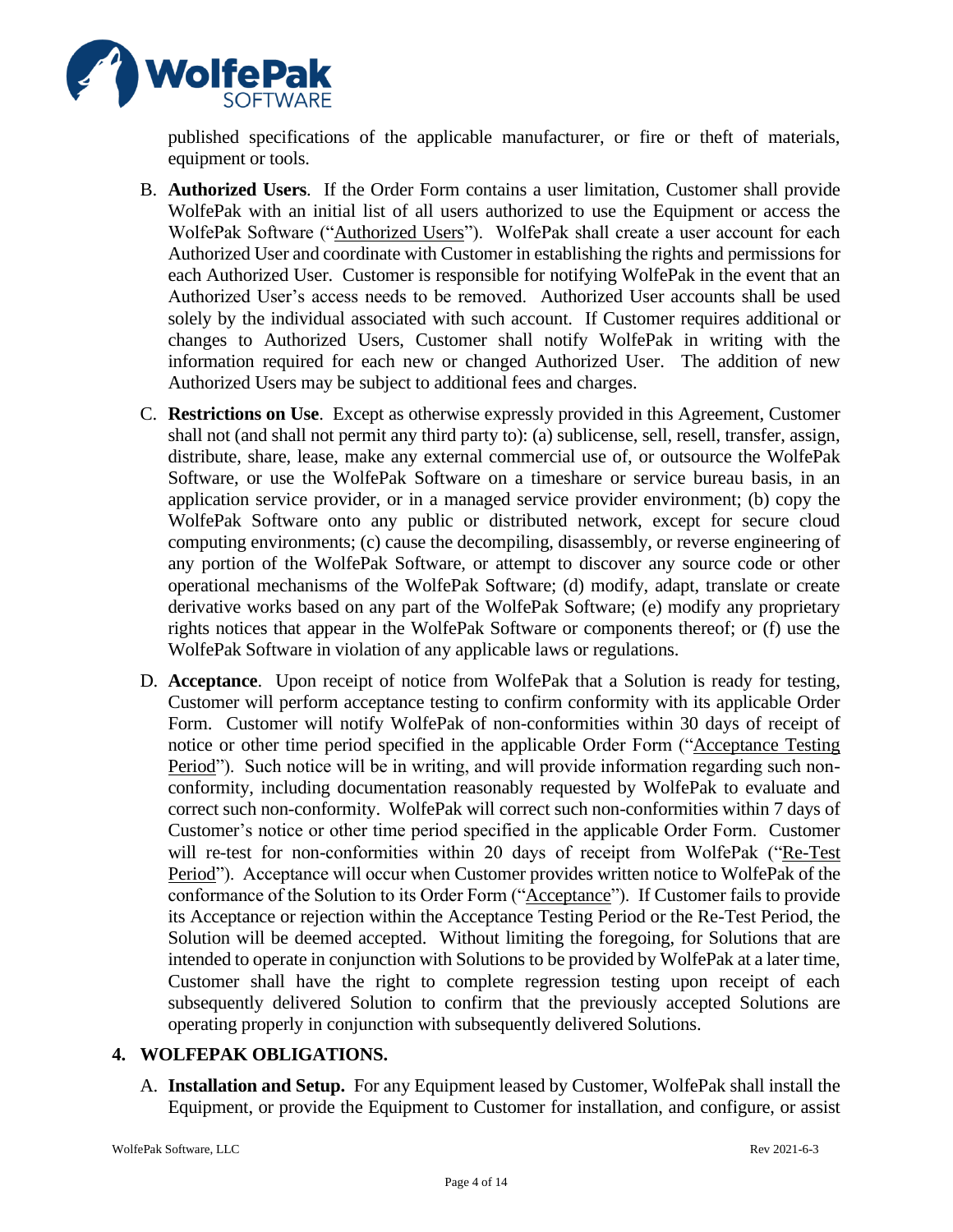

Customer with the configuration of, any WolfePak Software licensed by Customer according to the schedule specified in the Order Form. If no schedule is specified, WolfePak shall exercise commercially reasonable efforts to install the Equipment and configure the WolfePak Software in a timely manner. WolfePak shall reasonably cooperate with Customer in establishing locations for installation and configuration of the Equipment and shall exercise commercially reasonable efforts to configure and install the Equipment with minimal interruptions to Customer's ongoing business operations.

- B. **Authorized Applications.** WolfePak shall configure the Equipment to operate with any third-party applications set forth in the Order Form (the "Authorized Applications"). Customer may request that additional applications be included with the Authorized Applications by providing WolfePak with written notice of the additional applications to be included with the Authorized Applications. To the extent any fees or expenses are to be incurred based on use or installation of the Authorized Applications, Customer shall be responsible for any such fees or expenses, which shall be billed to Customer.
- C. **Equipment Maintenance.** WolfePak shall take commercially reasonable efforts to maintain the Equipment in working order during the initial Lease Term set forth in the Order Form. Customer shall notify WolfePak immediately if any Equipment fails, ceases to function or is otherwise defective. WolfePak shall either repair or replace such failed, non-functioning or defective Equipment at WolfePak's sole discretion. WolfePak shall not, however, be responsible for repairs or replacement of any Equipment that is lost, damaged or stolen, or that becomes inoperative due to negligent use or misuse of the Equipment. Customer shall be responsible for any repairs or replacements of the Equipment during any renewals following the initial Lease Term.

# **5. FEES.**

- A. **Pricing.** Customer will be invoiced for the amounts set forth in an Order Form (the "Fees"). Customer shall pay all invoices within 30 days of receipt in US dollars and free of any withholding tax, currency control, or other restrictions. Any invoice not paid within 30 days after it is sent to Customer will accrue interest at 1.5% per month or, if lower, the highest rate allowed by law. For Solutions provided by WolfePak, unless otherwise set forth in an applicable Order Form, WolfePak shall invoice Customer under the following standard terms:
	- i. WolfePak Software. For perpetual licenses, unless otherwise set forth in the Order Form, WolfePak shall submit an invoice for the one-time License Fee and the Annual Maintenance & Support Fee for the first year of Maintenance & Support upon execution of the Order Form and shall submit invoices for the Annual Maintenance & Support Fee annually thereafter. For term licenses and SaaS subscriptions, upon execution of the Order Form, WolfePak shall submit an invoice for the Annual License Fee, the Annual Hosting Fee, and the SaaS Subscription Fee, as applicable, for the first year and shall submit invoices annually for each subsequent 12-month period thereafter. If Customer's usage of the WolfePak Software is in excess of the usage limits set forth in the Order Form, Customer may be billed for those overages. For on-premises deployments, Customer agrees to report any such overage to WolfePak and/or allow WolfePak to audit Customer's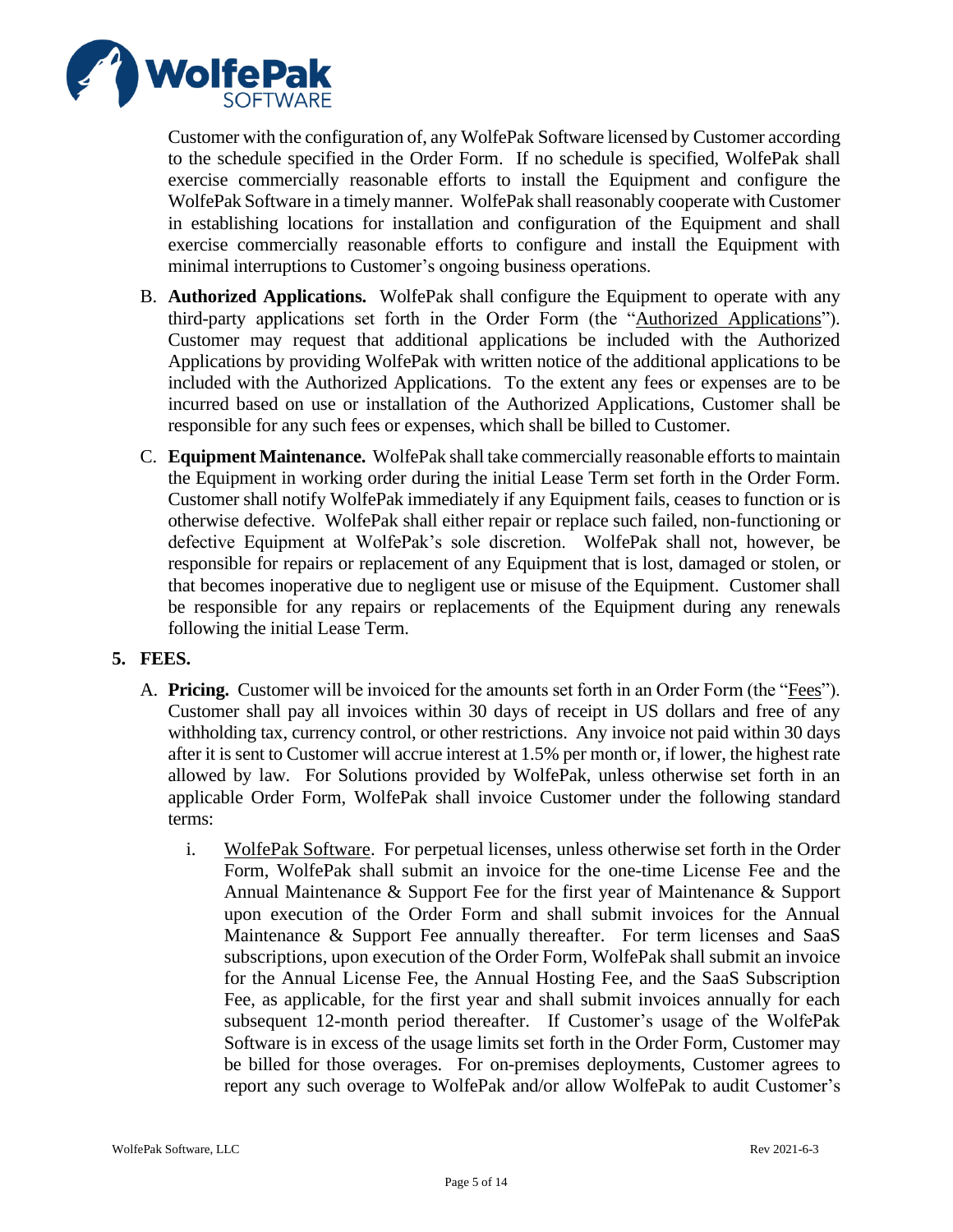

usage to confirm compliance. For software hosted by WolfePak, WolfePak may monitor Customer's usage of the WolfePak Software for any overage.

- ii. Equipment Lease and Third-Party Products. Execution of the Order Form constitutes authorization for WolfePak to purchase or otherwise obtain the Equipment or Third-Party Products set forth in the Order Form and WolfePak shall submit an invoice for a non-refundable deposit ("Deposit") that must be paid by Customer prior to delivery of such Equipment or Third-Party Products. For purchases made through WolfePak, WolfePak will invoice the purchase amount upon delivery of the Equipment or Third-Party Products, less the Deposit. For leases, WolfePak will invoice the initial lease payment upon delivery of the Equipment or Third-Party Products and monthly or annually thereafter as set forth in the Order Form. Upon return of the Equipment or Third-Party Products, WolfePak will refund the Deposit. If Customer cancels an Order Form prior to taking delivery of the Equipment or Third-Party Products, Customer will only be entitled to a refund of 70% of the Deposit. The Fee set forth in the Order Form is based in part on the current data charges assessed by data service providers. All data service charges are passed through directly to Customer with no mark-up or increase by WolfePak. Customer is solely responsible for any increase in the Fee due to an increase in the data service charges. Data fees are charged to Customer as pass-through charges.
- iii. Services. For Services performed on a time and materials basis, Customer will be invoiced monthly in arrears for actual hours incurred at the rates set forth in the applicable Order Form, or, if no rate is specified, at WolfePak's standard hourly rates. For Services performed on a fixed fee basis, unless a different schedule is set forth in the applicable Order Form, Customer shall be invoiced 100% upon execution of the Order Form.
- B. **Reimbursable Expenses**. Except as otherwise provided in an applicable Order Form, Customer shall be responsible for all the necessary and reasonable travel, lodging, and related out-of-pocket expenses that WolfePak's employees or independent contractors may incur in performing the Solutions for Customer ("Reimbursable Expenses"). Travel time will be billed at 50% of regular hourly rates. Customer will be charged for automobile mileage at the current allowable federal rate (*i.e.*, the rate allowed for tax purposes). WolfePak will, upon request, provide Customer with copies of receipts, invoices or other documentation evidencing Reimbursable Expenses.
- C. **Taxes.** Customer will pay any and all applicable taxes, however designated, incurred as a result of or otherwise in connection with this Agreement or the Solutions, excluding taxes based on the net income of WolfePak. In the event Customer is a tax-exempt entity, Customer shall provide appropriate documentation to WolfePak as evidence of its taxexempt status, and upon which, Customer will not be charged the applicable taxes.

# **6. OWNERSHIP RIGHTS.**

A. **Ownership of Data.** The Parties expressly agree that the data pertaining to Customer's services generated and/or maintained under this Agreement or any Order Form shall be and remain the sole property of Customer (the "Customer Data"). WolfePak shall not take any right, title or interest in the Customer Data. Customer grants to WolfePak the limited right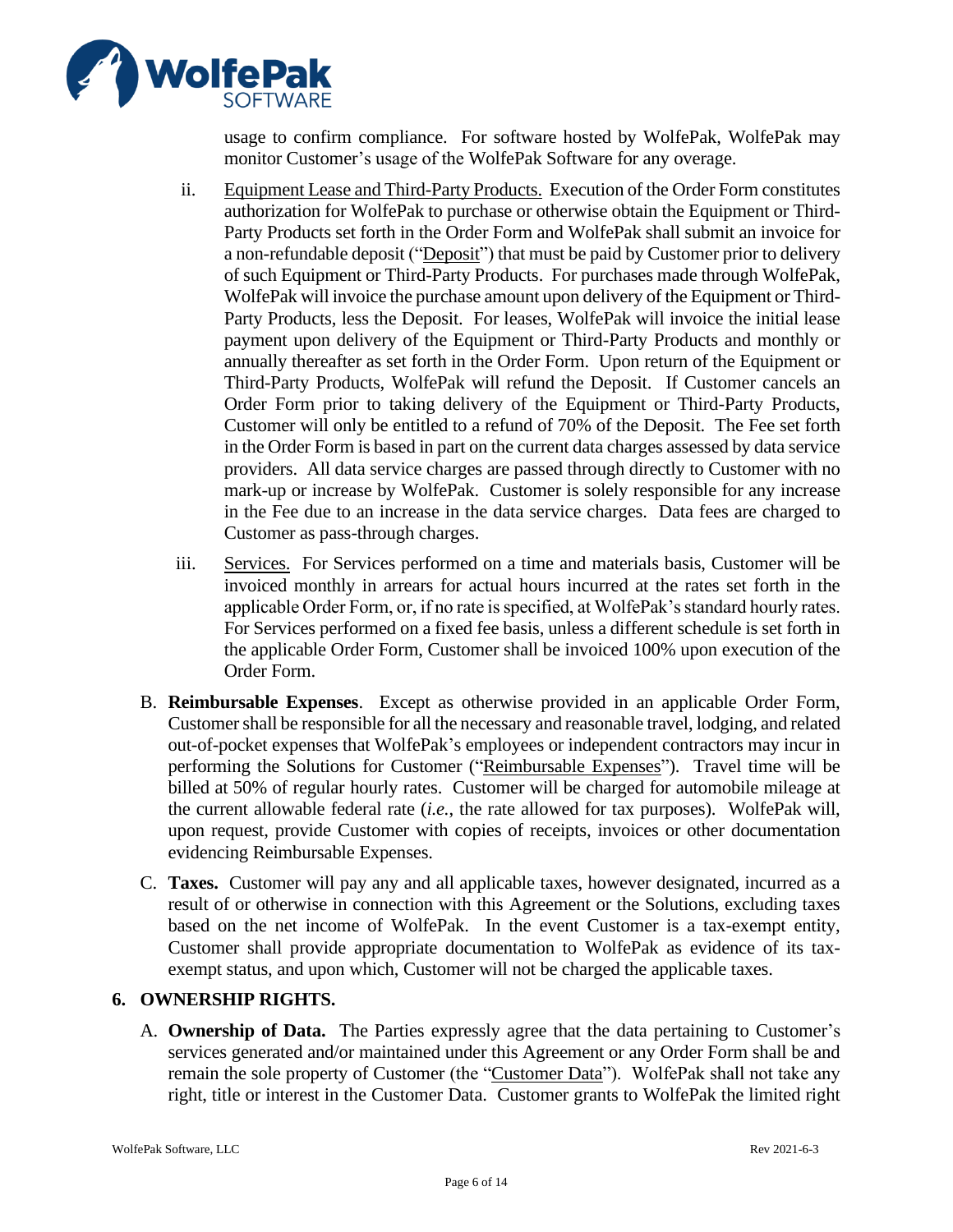

to use or refer to the Customer Data to perform its obligations under this Agreement and for promotional and commercial purposes, including discussing efficiency increases based on use of the WolfePak Software; provided that, WolfePak does not disclose the identity of Customer in association with any such disclosures. Customer acknowledges and agrees that WolfePak may aggregate Customer Data with data from other customers and/or other sources and use such aggregate data in existing or future WolfePak offerings. Notwithstanding the foregoing, WolfePak shall process the Customer Data in a manner that renders the form and source of the Customer Data unidentifiable to any other customer or third party.

- B. **Property Rights Retained by WolfePak.** Each Party shall retain ownership of all its previously existing intellectual property rights. Customer acknowledges that WolfePak may incorporate certain computer code, methods, inventions, trade secrets, concepts and knowhow ("WolfePak IP") into any source code, compiled code, custom software or other programming or design work provided by WolfePak to Customer ("Work Product"). The WolfePak IP was not and will not be created solely for use in or with such Work Product. Customer acknowledges that WolfePak IP will not become the property of Customer, and that the rights therein are part of WolfePak's stock in trade and general know how that will remain the sole and unencumbered property of WolfePak, without any claim of Customer thereto, other than a perpetual, paid-up license to use the WolfePak IP as incorporated in, and only as incorporated in, the Work Product. Except for Customer Data, all materials including, but not limited to, the WolfePak Software or any other computer software in object code or source code, script, programming code, data, HTML script or other information or ideas developed under this Agreement and/or any Order Forms shall be WolfePak's exclusive property, including, without limitation, all copyrights, trademarks, patents, trade secrets and any other proprietary rights and shall not be claimed to be a work-for-hire. Customer shall provide reasonable assistance to WolfePak in securing and protecting its interests associated with the WolfePak Software, Equipment or other proprietary rights, including executing documents as necessary to secure such rights.
- C. **Third-Party Software.** Customer expressly acknowledges that existing proprietary software of WolfePak, and software of third parties, which is provided by WolfePak for use in conjunction with any Work Product (including subsequent versions of proprietary software of WolfePak or third-party software, and enhancements thereof provided by WolfePak), is and shall remain the sole and exclusive property of WolfePak or such third parties, subject only to Customer's rights pursuant to its license agreement(s) for such software.
- D. **Feedback**. During the Term of this Agreement, Customer or its Authorized Users may elect to provide WolfePak with feedback, comments, and suggestions with respect to the WolfePak Software ("Feedback"). Customer agrees, on behalf of itself and its Authorized Users, that WolfePak shall be free to use, reproduce, disclose, and otherwise exploit any and all such Feedback without compensation or attribution to Customer or such Authorized User.

# **7. LIMITED WARRANTY**.

A. **Mutual Warranty.** Each party warrants that it has the full right and legal authority to enter into, execute, and perform its obligations under this Agreement and that no pending or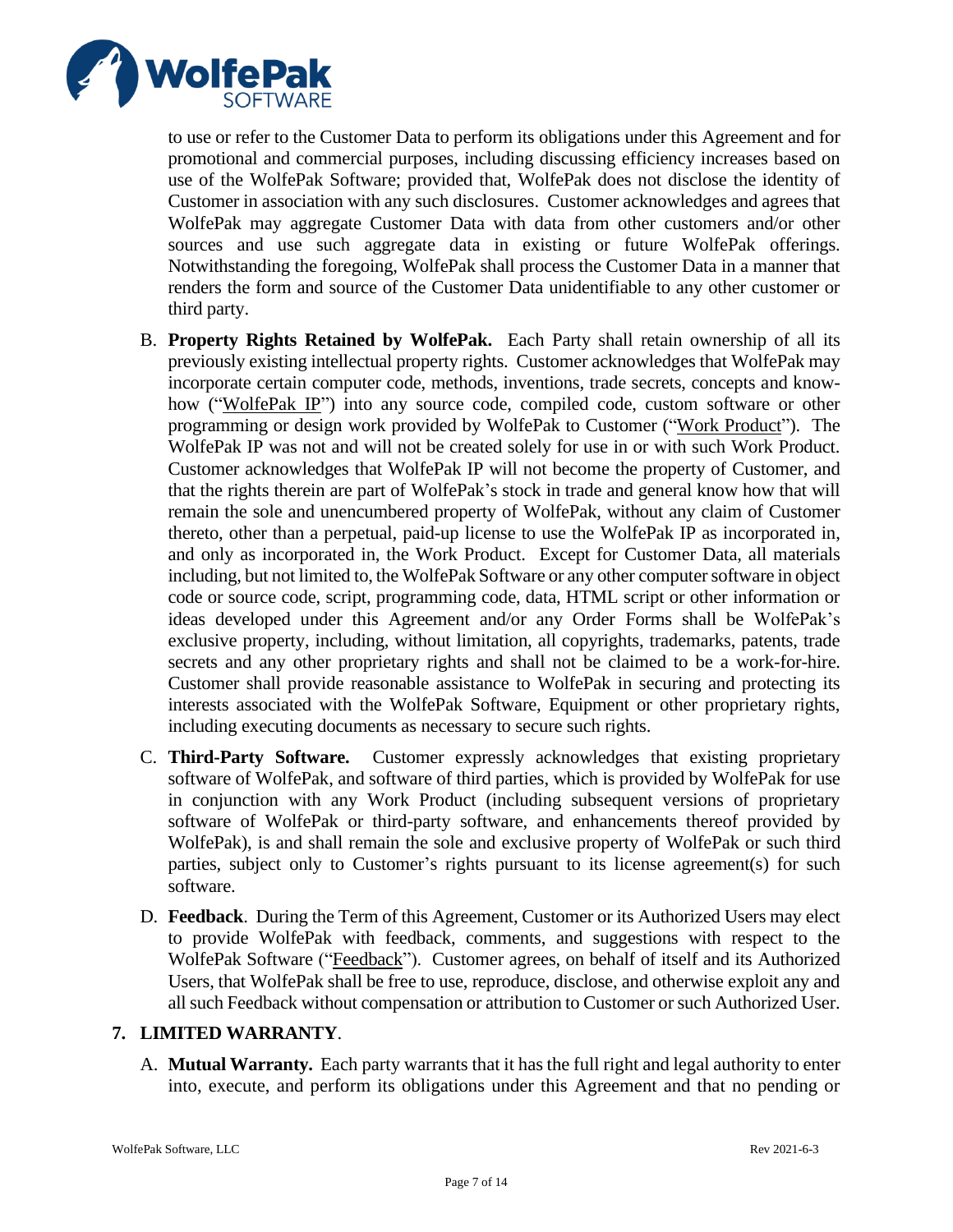

threatened claim or litigation known to it would have a material adverse impact on its ability to perform as required by this Agreement.

- B. **WolfePak Software Warranty.** WolfePak warrants that the WolfePak Software will perform substantially in accordance with the technical manuals, training materials, specifications, or other documentation applicable to the WolfePak Software and made available to you by WolfePak for the 90-day period following receipt of the WolfePak Software when used on the recommended hardware configuration. Customer's exclusive remedy and WolfePak's entire liability under this warranty shall be limited, at WolfePak's option, to either the repair or replacement of the WolfePak Software or to refund the License Fee paid by Customer for the WolfePak Software. EXCEPT FOR THE FOREGOING LIMITED WARRANTY, THE WOLFEPAK SOFTWARE IS PROVIDED "AS IS" WITHOUT ANY WARRANTY WHATSOEVER.
- C. **WolfePak Services Warranty.** WolfePak warrants that the Services and Maintenance & Support will be performed in a professional and workmanlike manner, in accordance with all applicable laws, and that any Work Product provided by WolfePak will substantially conform to generally accepted industry standards for similar work. If WolfePak breaches the foregoing warranty, Customer's exclusive remedy will be for WolfePak to re-perform the particular Solution, at no cost to Customer, to bring them into compliance with such warranty. Any claim for breach of the foregoing warranty must be made by written notice to WolfePak within 90 days after discovery of the breach, and in no event more than 12 months after Acceptance of the Solution with respect to which the claim is made. IF WOLFEPAK IS NOT ABLE TO REMEDY ANY BREACH OF WARRANTY AFTER A REASONABLE NUMBER OF ATTEMPTS, THEN WOLFEPAK'S LIABILITY TO CUSTOMER SHALL NOT, IN ANY EVENT, EXCEED THE AMOUNT ACTUALLY PAID TO WOLFEPAK BY CUSTOMER FOR THE PARTICULAR SOLUTION AND/OR WORK PRODUCT INVOLVED.
- D. **Security Warranty.** WolfePak warrants that it shall not install or knowingly permit to be installed into any of the materials provided as part of a Solution or into Customer's operating environment, any virus, time bomb, back door or other disabling or harmful device and WolfePak covenants that it shall use all commercially reasonable efforts to prevent any such device from being incorporated into Customer's operating environment. WolfePak or its hosting providers have implemented commercially reasonable measures to ensure that Customer Data will be maintained accurately and safeguarded as well as technical and physical controls to protect Customer Data against destruction, loss, alteration, unauthorized disclosure to third parties or unauthorized access by employees or contractors employed by WolfePak, whether by accident or otherwise.
- E. **Limitations.** Notwithstanding anything to the contrary, WolfePak will not be liable or responsible for: (i) any modification of any Solution by any party other than WolfePak; (ii) non-compliance with any law as a result of a modification or change by any other party other than WolfePak; (iii) any use of a Solution other than in accordance with the applicable Order Form and manuals, instructions and other materials provided to Customer by WolfePak; or (iv) failures or defects in any software or other tools provided to WolfePak by Customer or third parties. Customer understands that WolfePak is providing the Solution in relation to hardware, software, systems and data that have been selected by Customer, and supplied to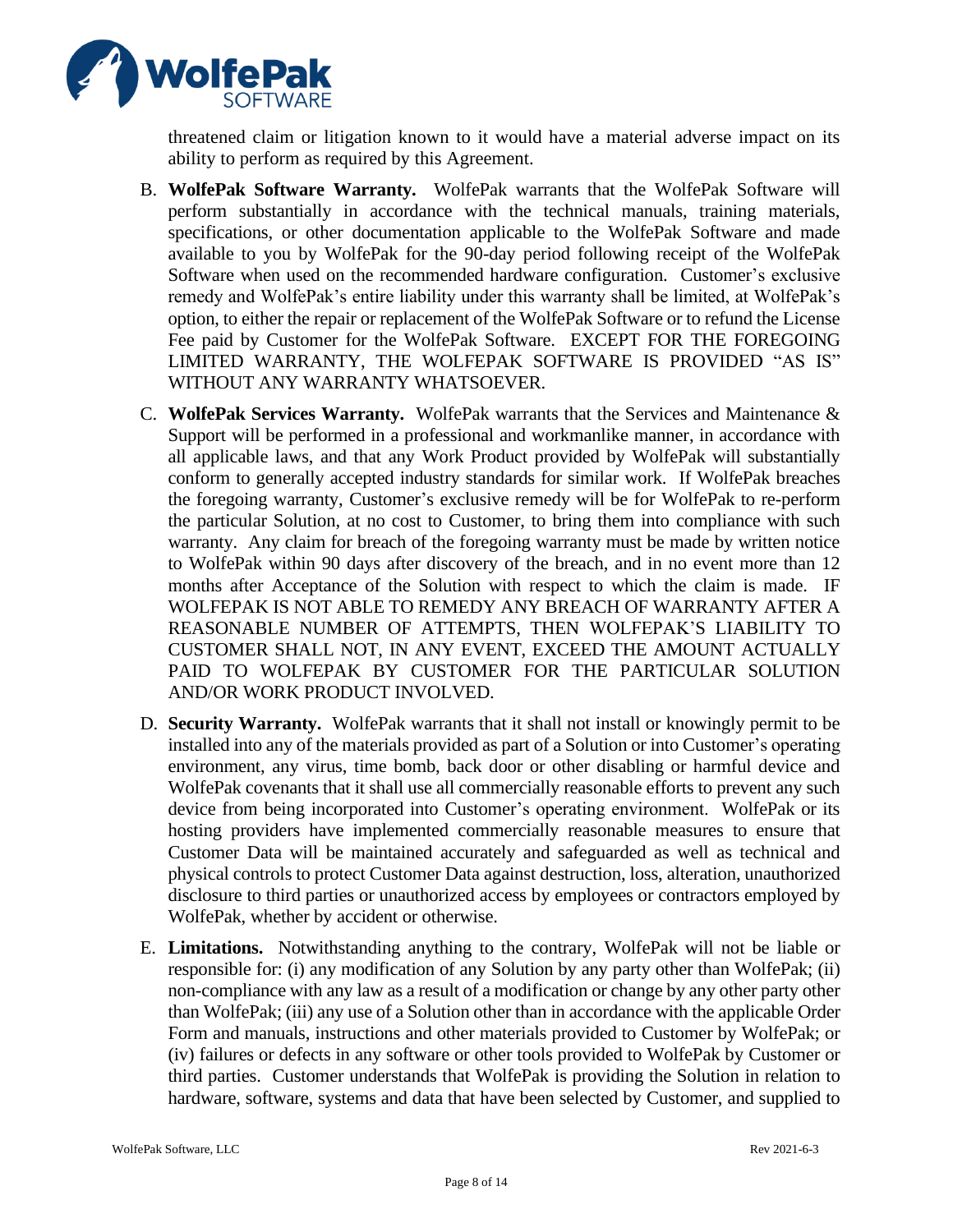

Customer by third parties, and for which WolfePak has no responsibility; WolfePak will have no obligation or liability to test for, identify, or remediate any deficiency in, any such hardware, software, systems or data, or for any loss of data resulting therefrom. For the purposes of on-premises WolfePak Software installations, Customer expressly represents and warrants to WolfePak that it does, and will continue to, regularly perform back-ups of the Customer Data, and that in no event will WolfePak be liable for recovery or restoration of data.

- F. **DISCLAIMER.** THE EXPRESS WARRANTIES SET FORTH IN THIS SECTION ARE THE SOLE AND EXCLUSIVE WARRANTIES GIVEN, AND ARE IN LIEU OF, AND WOLFEPAK HEREBY DISCLAIMS, ALL OTHER WARRANTIES, EXPRESS, IMPLIED OR STATUTORY, INCLUDING, WITHOUT LIMITATION, ANY IMPLIED WARRANTY OF MERCHANTABILITY OR FITNESS FOR ANY PARTICULAR PURPOSE OR OTHERWISE (INCLUDING TIME OF PERFORMANCE), RESPECTING SOLUTIONS RENDERED OR WORK PRODUCT PROVIDED PURSUANT TO THIS AGREEMENT OR ANY ORDER FORM. IN ADDITION, WOLFEPAK MAKES NO WARRANTIES REGARDING ANY EQUIPMENT OR THIRD-PARTY PRODUCTS PROVIDED TO OR USED BY CUSTOMER; IF PROVIDED BY WOLFEPAK, SUCH EQUIPMENT OR THIRD-PARTY PRODUCTS ARE PROVIDED ON AN "AS IS" BASIS, AND ARE SUBJECT TO THE TERMS AND CONDITIONS PROVIDED BY THE THIRD-PARTY VENDORS AND THE ONLY WARRANTIES WITH RESPECT THERETO, IF ANY, ARE SOLELY THOSE OF SUCH THIRD PARTY.
- **8. CONFIDENTIALITY.** Except as otherwise provided in this Agreement, the Parties shall not disclose to employees without a need to know or to any third parties, information received from the other Party which has been identified as proprietary or confidential, or which by the nature of the circumstances surrounding disclosure, should in good faith be understood to be proprietary or confidential, including, without limitation, information regarding the other Party's business, pricing, know-how, documentation, manuals, or other printed material ("Confidential Information"). Confidential Information shall not include any information which the receiving Party can establish (i) was in the public domain prior to disclosure to the receiving Party, (ii) comes into the public domain through no act or omission of the receiving Party, (iii) is disclosed to the receiving Party without restriction by a third party who has a legal right to make such disclosure, (iv) was rightfully known to or already in the possession of the receiving Party prior to disclosure to the receiving Party, or (v) was derived by the receiving Party without the aid of or reference to the disclosing Party's Confidential Information. The obligations of the Parties under this Section shall survive termination of this Agreement for a period of 2 years.

# **9. TERM; TERMINATION.**

- A. **Term.** Unless a longer term is set forth in an applicable Order Form, the term of this Agreement shall be for 1 year from the Effective Date ("Initial Term") and, thereafter, automatically renewing for successive 1 year periods ("Renewal Term"). The Initial Term and any Renewal Term may be referred to as the "Term." Either Party may decide not to renew this Agreement by notifying the other Party of its intent not to renew at least 60 days prior to the end of the Initial Term or the then current Renewal Term.
- B. **Termination.** Either Party may terminate this Agreement or any applicable Order Form upon breach by the other Party of any material provision of an applicable Order Form or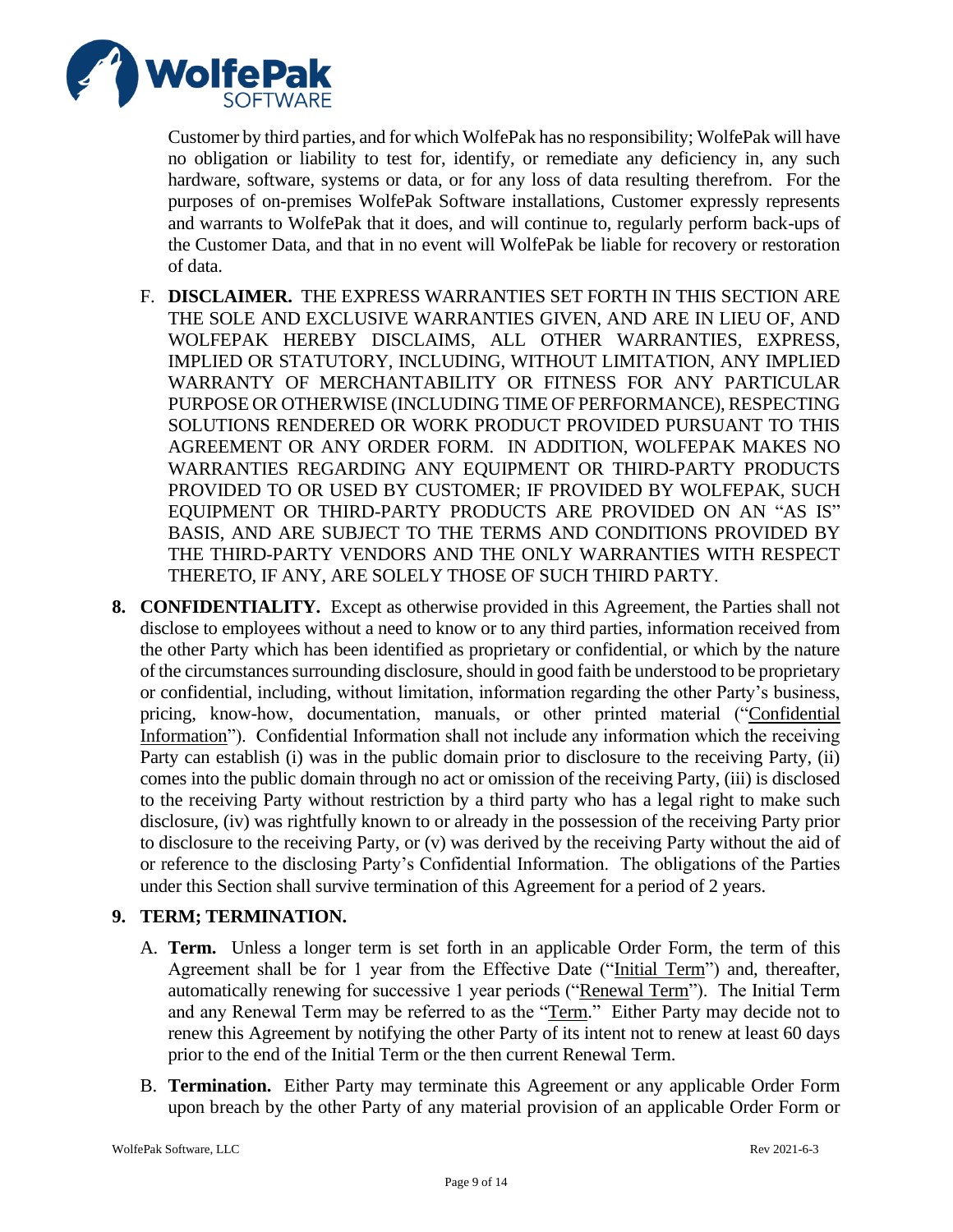

this Agreement, which has not been cured within 30 days after receipt of written notice of such default. Further, WolfePak shall have the ability to terminate this Agreement for cause if Customer: (i) becomes insolvent or admits its inability to pay its debts generally as they become due; (ii) becomes subject, voluntarily or involuntarily, to any proceeding under any domestic or foreign bankruptcy or insolvency law, which is not fully stayed within seven business days or is dismissed or vacated within 45 days after filing; or (iii) is dissolved or liquidated or takes any corporate action for such purpose, makes a general assignment for the benefit of creditors, or has a receiver, trustee, custodian or similar agent appointed by order of any court of competent jurisdiction. If Customer has executed multiple Order Forms, termination of an Order Form shall not automatically terminate this Agreement nor any other Order Form.

- C. **Duties Upon Termination.** Upon any termination of the provision of Solutions pursuant to this Agreement: (i) for any leased Equipment, Customer shall immediately return all such Equipment to WolfePak and pay for any damaged or missing Equipment, the value of which shall be charged to Customer on a prorated basis; (ii) for any licenses software, Customer shall immediately cease using such software and uninstall and/or return any copies thereof to WolfePak; and (iii) for any Services being performed by WolfePak, Customer will pay WolfePak for that portion of the Services rendered through the effective date of termination. Termination of the provision of Solutions pursuant to this Agreement shall not affect or impair the other rights and obligations of the Parties pursuant to this Agreement. In the event of termination for cause by WolfePak, Customer will not be entitled to the return of any portion of the fees paid by Customer. Following termination of this Agreement, Customer will have 30 days to request a copy any Customer Data in WolfePak's possession, and, if requested, WolfePak shall provide such Customer Data to Customer in the form and format such data is available via the WolfePak Software at the time of termination. After the 30-day period, WolfePak has no obligation to maintain the Customer Data and will destroy all Customer Data in its possession or under its control in accordance with its data retention policies. To the extent any additional services are required to migrate Customer Data to Customer, WolfePak shall provide data migration services at the standard hourly service rates of WolfePak.
- **10. SOLICITATION OF PERSONNEL.** During the Term of this Agreement and for a period of 1 year thereafter, neither Party will directly or indirectly, without prior written consent of the other, (i) induce any employee of the other to terminate his or her employment, (ii) offer employment or independent contractor engagement to any employee of the other, or (iii) offer any former employee of the other employment for a period of 6 months immediately following such employee's termination. To compensate a Party whose employee has been solicited, hired, or induced to terminate his or her employment by the other Party, and not in the way of liquidated damages but to compensate the non-breaching Party for the costs of hiring and training a replacement employee, the breaching Party shall pay to the non-breaching Party an amount equal to 12 months of the salary of the employee who was solicited, hired, or induced to terminate.
- **11. ASSIGNMENT**. Neither Party may assign any interest in this Agreement or any of its duties or rights under this Agreement without the prior written consent of the other except that: (i) each Party may assign its rights and obligations to an Affiliate of such Party upon advance written notice to the other; (ii) either Party may assign its rights and obligations upon written advance notice to the other in connection with any merger, acquisition, or sale of all or substantially all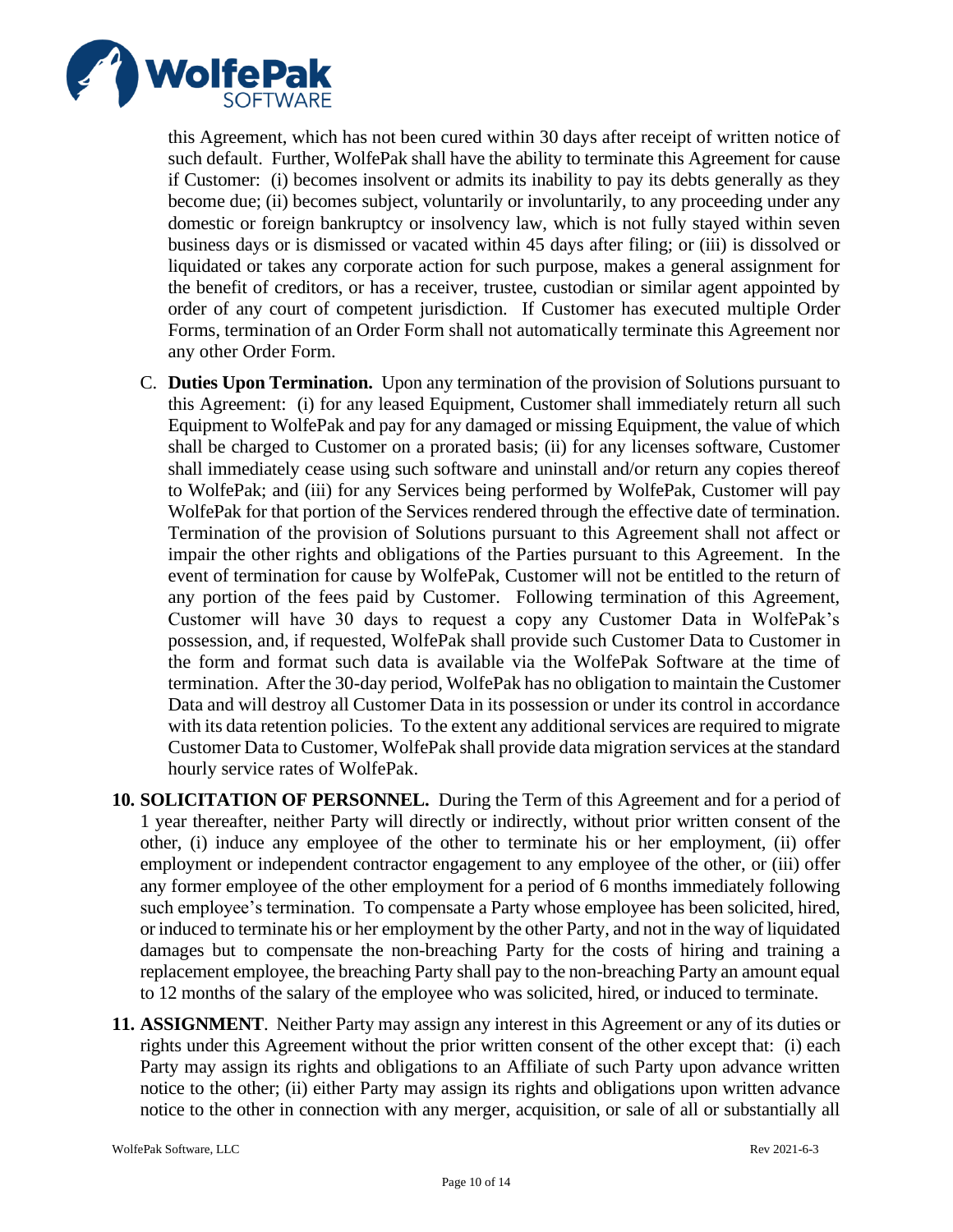

of its assets; or (iii) WolfePak may retain subcontractors to perform its obligations hereunder in whole or in part, in its sole discretion. Each Party that so assigns this Agreement (or any rights or obligations hereunder) will remain liable for its assignee's failure to perform its obligations in accordance with this Agreement. Any assignment in violation of the terms of this Section will be void. For purposes hereof, "Affiliate" means any entity controlling, controlled by or under common control with a party, where "control" means the right to exercise, directly or indirectly, 50% or more of the voting rights attributable to the ownership of the controlled entity.

# **12. LIMITATION OF LIABILITY.**

- A. **DISCLAIMER OF SPECIAL DAMAGES**. IN NO EVENT WILL THE PARTIES OR THEIR OFFICERS, DIRECTORS, AGENTS OR EMPLOYEES BE LIABLE FOR ANY LOSS OF PROFITS, LOSS OF USE, BUSINESS OR SERVICE INTERRUPTION, COST OF COVER, OR INDIRECT, SPECIAL, INCIDENTAL, EXEMPLARY, PUNITIVE OR CONSEQUENTIAL DAMAGES OF ANY KIND IN CONNECTION WITH OR ARISING OUT OF THE PERFORMANCE OF THIS AGREEMENT OR ANY SUBSEQUENT DOCUMENT ISSUED UNDER THIS AGREEMENT (INCLUDING WITHOUT LIMITATION ORDER FORMS), EVEN IF THE PARTY OR ITS OFFICERS, DIRECTORS, AGENTS AND EMPLOYEES HAVE BEEN ADVISED OF THE POSSIBILITY OF SUCH DAMAGES.
- B. **LIMITATION OF LIABILITY**. THE MAXIMUM LIABILITY OF EITHER PARTY FOR ANY REASON AND UPON ANY CAUSE OF ACTION OR CLAIM IN CONTRACT, TORT, OR OTHERWISE, WILL BE LIMITED TO THE AGGREGATE AMOUNTS PAID OR PAYABLE BY CUSTOMER TO WOLFEPAK UNDER THE APPLICABLE ORDER FORMS TO WHICH SUCH CAUSE OF ACTION OR CLAIM RELATES IN THE ONE-YEAR PERIOD PRECEDING THE EVENT GIVING RISE TO THE CLAIM. THIS LIMITATION ON DIRECT LIABILITY UNDER THIS SECTION APPLIES TO ALL CAUSES OF ACTION OR CLAIMS IN THE AGGREGATE, INCLUDING WITHOUT LIMITATION, BREACH OF CONTRACT, BREACH OF WARRANTY, NEGLIGENCE, STRICT LIABILITY, BREACH OF STATUTORY DUTY, MISREPRESENTATION, CLAIMS FOR FAILURE TO EXERCISE DUE CARE IN THE PROVISION OF SOFTWARE OR THE PERFORMANCE OF THE SOLUTIONS, AND OTHER TORTS. ANY FEES PAID OR PAYABLE TO WOLFEPAK FOR THE SOLUTIONS SHALL NOT COUNT AGAINST CUSTOMER'S CAP.
- C. Notwithstanding anything in this Agreement to the contrary, the disclaimers and limitations in this Section shall not apply with respect to (i) the Party's indemnification obligations under Section 13, (ii) a Party's breach of Section 8 (Confidentiality), or (iii) a Party's gross negligence, fraud or willful misconduct.

# **13. INDEMNITY.**

A. **Mutual Indemnification.** Each Party will, at its sole expense, defend the other Party and such other Party's officers, directors, agents and employees from and against any third party claim, action or lawsuit ("**Claim**"), and indemnify and hold harmless the other Party and such other Party's officers, directors, agents and employees from any loss, cost or damages payable to such third parties, and from any expense (including reasonable attorneys' and other professional fees) incurred in defending such Claim, relating to or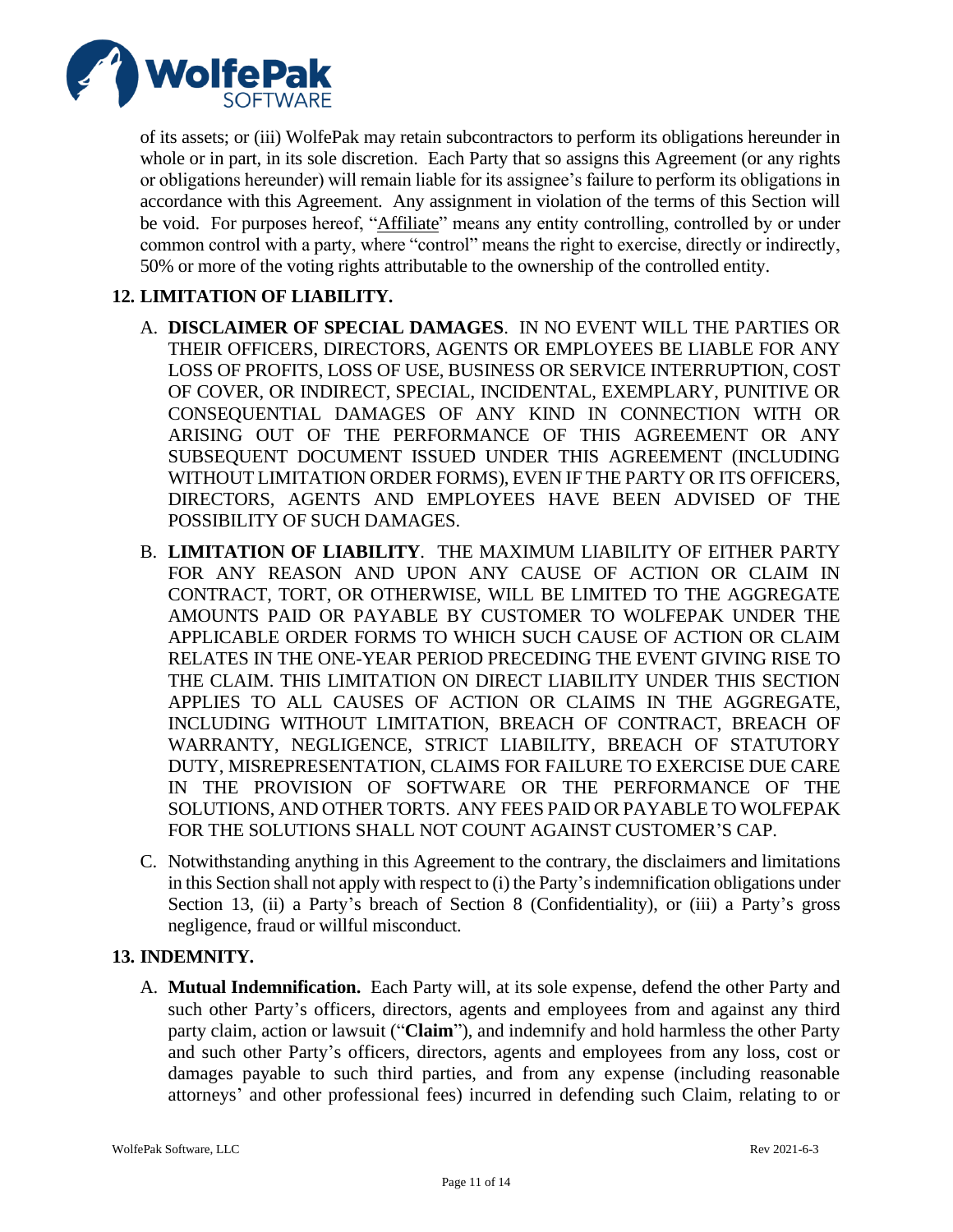

arising out of bodily injury or death of a person or damage to tangible property to the extent proximately caused by the negligence or willful misconduct of such Party.

- B. **WolfePak Indemnification.** WolfePak will, at its sole expense, defend Customer and Customer's officers, directors, agents and employees from and against any Claim, and indemnify and hold harmless Customer and Customer's officers, directors, agents and employees from any loss, cost or damages payable to such third parties, and from any expense (including reasonable attorneys' and other professional fees) incurred in defending such Claim, to the extent such Claim alleges that any portion of the Solutions infringes or misappropriates any presently existing United States patent, copyrights, trade secret or other intellectual property right.
- C. **Customer Indemnification.** Customer will, at its sole expense, defend WolfePak and WolfePak's officers, directors, agents and employees from and against any Claim, and indemnify and hold harmless WolfePak and WolfePak's officers, directors, agents and employees from any loss, cost or damages payable to such third parties, and from any expense (including reasonable attorneys' and other professional fees) incurred in defending such Claim, relating to or arising out of (i) Customer's breach of this Agreement, (ii) Customer's violation of applicable law, (iii) Customer's gross negligence, fraud or willful misconduct, (iv) damage to real or tangible personal property, or for bodily injury, or both, to the extent such damage or injury is attributable to the negligence or misconduct of Customer or any breach by Customer of its obligations under this Agreement, or (v) an allegation that any Customer application, materials, data, content or other information infringes, misappropriates or otherwise violates any intellectual property, proprietary or other rights of any third party.
- D. **Exclusions.** Neither Party will be obligated to so indemnify if the claimed infringement or misappropriation is caused by the other Party's (i) misuse or modification of such materials, (ii) failure to use corrections or enhancements made available by the Party from which indemnity is claimed, (iii) use of the materials in combination with any Product or information not provided or developed by the Party from which indemnity is claimed, (iv) distribution, marketing or use of the materials for the benefit of any third party or (v) following instructions, specifications or directions provided by the Party from which indemnity is claimed.
- E. **Procedure.** In the event of any such liability, the indemnifying Party will select counsel reasonably acceptable to the indemnified Party (such consent not to be unreasonably conditioned, withheld or delayed), and all costs of such counsel will be borne by the indemnifying Party. The indemnified Party may at its sole option and at its own expense engage its own separate counsel to act as co-counsel on its behalf. The exercise by the indemnified Party of its option to select co-counsel will in no way limit or modify the indemnifying Party's obligations set forth in this Section. Each Party reserves the right to provide a defense of any action subject to a reservation of rights, including the right to obtain contribution or indemnity from the other Party (including for attorney's fees and costs) to the extent it is determined that such other Party is wholly or partially responsible for the loss or damage giving rise to the claims asserted in such action. Upon notice of an alleged infringement or if in the indemnifying Party's opinion such a claim is likely, or alternatively, if the indemnified Party's rights hereunder are restricted by the indemnifying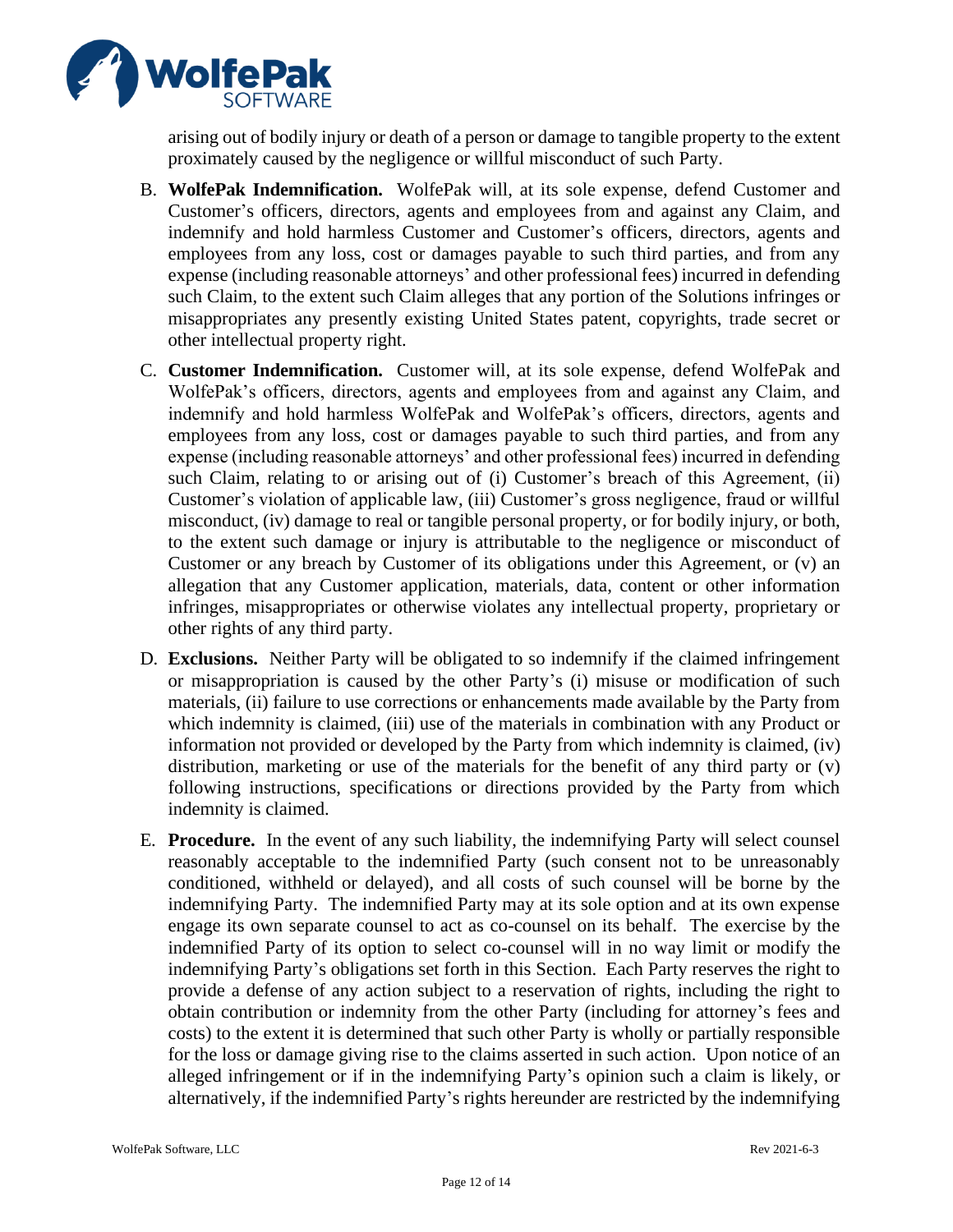

Party or a valid court order, then the indemnifying Party shall at its option and sole expense: (i) procure the right for the indemnified Party to continue using the alleged infringing material; or (ii) replace the material with non-infringing material which is equivalent in features, functionality and quality; or (iii) modify the material to make it non-infringing while retaining all original features, functionality and quality; or (iv) refund the indemnified Party fees paid for the infringing material based on a depreciated value over 3 years. Notwithstanding the foregoing, WolfePak will not indemnify, defend, or hold harmless the Customer for Customer's use of the Solution or WolfePak Software that is in or purportedly in violation of any law, whether local, State/Provincial, or Federal, of the United States or any other country. As WolfePak cannot predict every possible circumstance of how the Customer will use the Solution or WolfePak Software, it is the Customer's responsibility to ensure its use is not in violation of law.

# **14. MISCELLANEOUS.**

- A. **Entire Agreement.** This Agreement, including any applicable addenda, amendments, exhibits, and Order Forms executed in accordance herewith, constitute the complete and exclusive statement of the terms and conditions of the agreement between WolfePak and Customer with respect to the Solutions, and supersedes all other agreements with respect to the subject matter hereof.
- B. **Amendments, Modifications and Waiver.** This Agreement may not be modified, altered or amended except by a written amendment duly executed by the authorized representatives of both Parties. The terms of any purchase order or other document issued by Customershall not be binding on WolfePak and shall not modify or become part of this agreement, or otherwise become a part of any agreement or contract between the parties. Neither Party will, by the lapse of time, and without giving written notice, be deemed to have waived any of its rights under this Agreement. No waiver of a breach of this agreement will constitute a waiver of any prior or subsequent breach of this Agreement.
- C. **Notices.** Any notices under this Agreement shall be in writing and shall be deemed to have been delivered: (i) upon personal delivery; (ii) 5 business days after mailing; or (iii) 3 business days after sending by email. Notices shall be sent to the address set forth in the Order Form. A Party's address or designee for purposes of any notices may be changed by written notice to the other Party.
- D. **Electronic Signatures.** The Parties consent to electronic signatures for the purpose of executing Order Forms by e-mail or other electronic means, subject to compliance with any applicable laws, rules or regulations. Any such documents that are delivered electronically and accepted are deemed to be "in writing" to the same extent and with the same effect as if the Order Form had been signed manually.
- E. **Marketing.** Customer grants to WolfePak an irrevocable, perpetual, worldwide, royaltyfree right to include Customer's name and logo in WolfePak's marketing, promotional materials, and customer lists. Either party may include the name and logo of the other party in lists of customers or vendors in accordance with the other party's standard guidelines.
- F. **Construction and Headings.** This Agreement, and any Order Form or other document issued under this Agreement, will not be construed more strongly against either Party